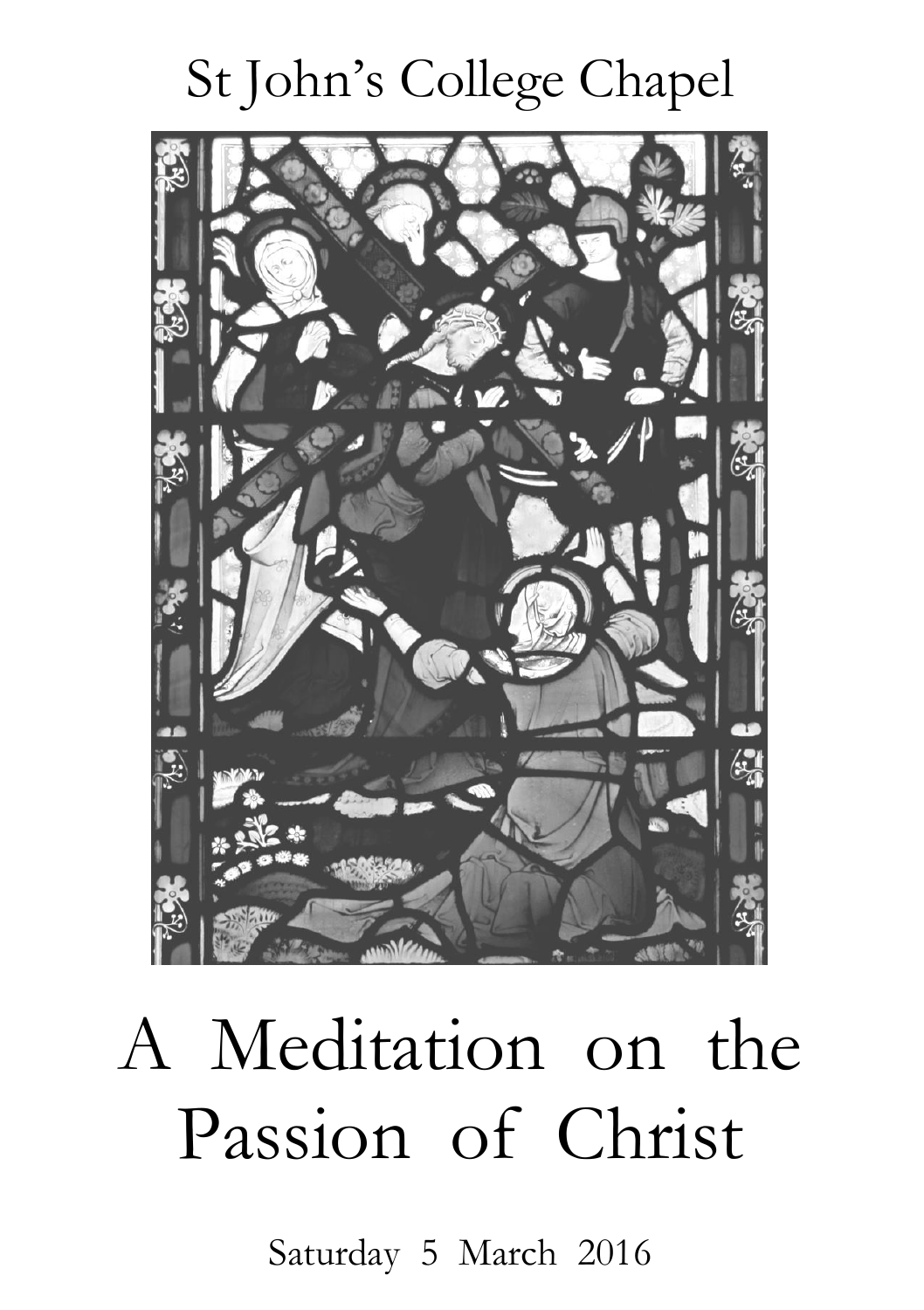*The congregation is requested to be as quiet as possible during the organ music.*

#### **ORGAN MUSIC BEFORE THE SERVICE**

#### Played by Glen Dempsey

Chorale Prelude on Rockingham

*Kenneth Leighton (1929–1988)*

*Johann Sebastian Bach (1685–1750)*

Adagio in C (BWV 564ii)

Venus (*The Planets* op. 32)

*Gustav Holst (1874–1934)* arr. *Arthur Wills (b.1926)*

#### Played by Joseph Wicks

Crucifixion (*Symphonie–Passion* op. 23)

*Marcel Dupré (1899–1971)*

Cantabile (Symphonie VI)

> *Charles-Marie Widor (1844–1937)*

Prélude (Suite op. 5)

*Maurice Duruflé (1902–1986)*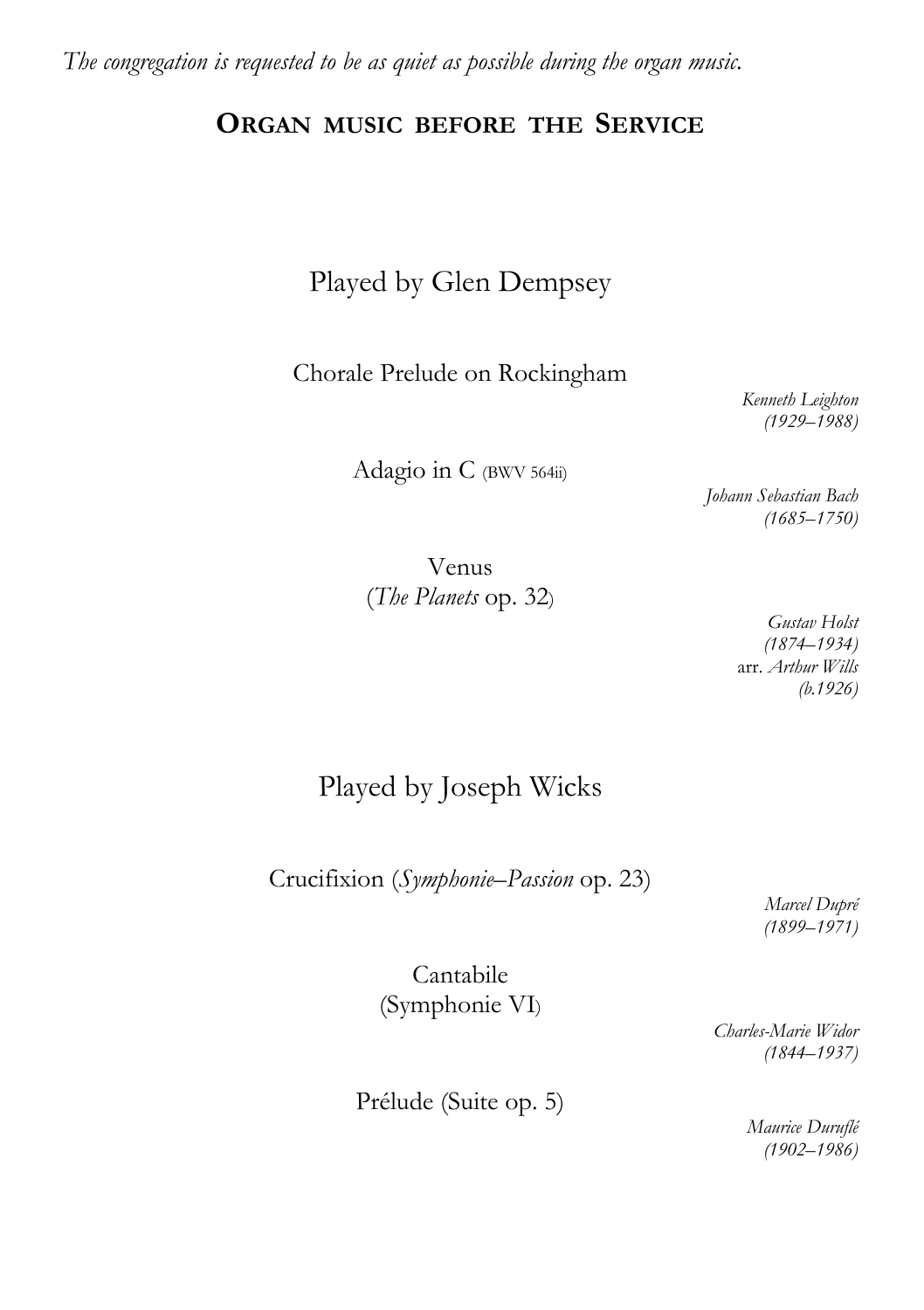#### ORDER OF SERVICE

ANTIPHON FOR PALM SUNDAY *Sung in the Ante-Chapel*

Hosanna filio David; benedictus qui venit in nomine Domini, Rex Israel. Hosanna in excelsis.

*Hosanna to the son of David; blessed is he that cometh in the name of the Lord, The King of Israel. Hosanna in the highest.*

#### PROCESSIONAL HYMN ¶ *Stand*

*All glory, laud and honour To thee, Redeemer, King, To whom the lips of children Made sweet hosannas ring.*

1. Thou art the King of Israel, Thou David's royal Son, Who in the Lord's name comest, The King and blessèd One.

2. The company of angels Are praising thee on high, And mortal men and all things Created make reply.

3. The people of the Hebrews With palms before thee went; Our praise and prayer and anthems Before thee we present.

4. To thee before thy passion They sang their hymns of praise; To thee, now high exalted, Our melody we raise.

5. Thou didst accept their praises, Accept the prayers we bring, Who in all good delightest, Thou good and gracious King.

*hymn of St Theodulph of Orleans* 

Words *translated from the Latin*<br> *bymn* of *St Theodulph of Orleans*<br> *Melchior Tescher (c.1613) John Mason Neale* adapted *Johann Sebastian Bach (1818–1866) (1685–1750)*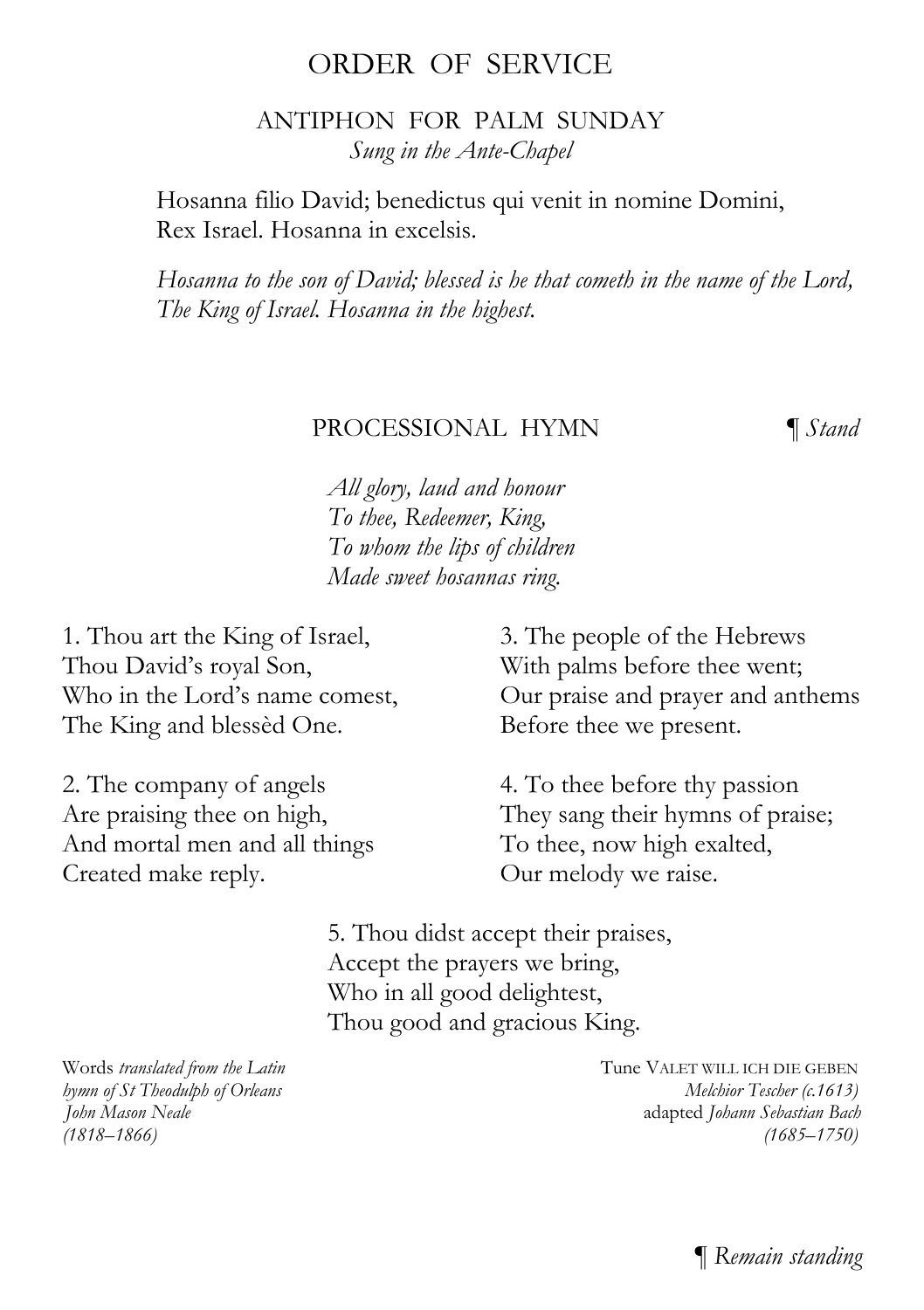#### I GETHSEMANE

¶ *Remain standing*

#### **SENTENCE**

Burnt-offerings and sacrifice for sin hast thou not required: then said I, Lo, I come, in the volume of the book it is written of me, that I should fulfill thy will, O my God.

*Minister* I will receive the cup of salvation. *Response* **And call upon the name of the Lord.**

#### ANTIPHON

On the Mount of Olives he prayed to the Father: Father, if it be possible, let this cup pass away from me. The spirit is indeed willing, but the flesh is weak. Watch and pray, that ye enter not into temptation.

#### READINGS ¶ *Sit*

#### **I WAKE AND FEEL THE FELL OF DARK, NOT DAY** By Gerard Manley Hopkins (1844–1889)

I wake and feel the fell of dark, not day. What hours, O what black hoürs we have spent This night! what sights you, heart, saw; ways you went! And more must, in yet longer light's delay.

 With witness I speak this. But where I say Hours I mean years, mean life. And my lament Is cries countless, cries like dead letters sent To dearest him that lives alas! away.

 I am gall, I am heartburn. God's most deep decree Bitter would have me taste: my taste was me; Bones built in me, flesh filled, blood brimmed the curse.

 Selfyeast of spirit a dull dough sours. I see The lost are like this, and their scourge to be As I am mine, their sweating selves; but worse.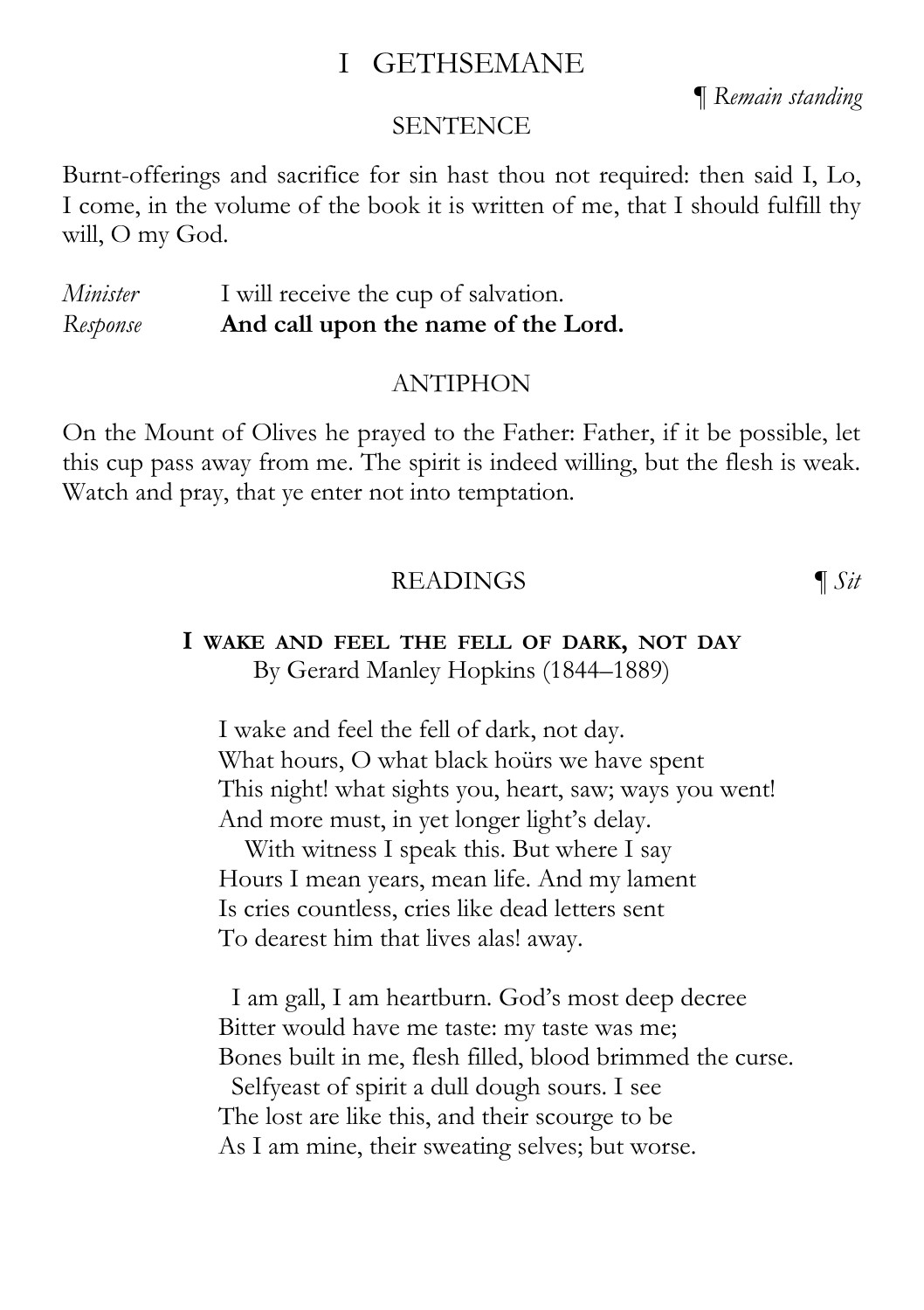#### **THE COMING**

By R.S. Thomas (1913–2000)

And God held in his hand A small globe. Look, he said. The son looked. Far off, As through water, he saw A scorched land of fierce Colour. The light burned There; crusted buildings Cast their shadows; a bright Serpent, a river Uncoiled itself, radiant With slime.

On a bare Hill a bare tree saddened The sky. Many people Held out their thin arms To it, as though waiting For a vanished April To return to its crossed Boughs. The son watched Them. Let me go there, he said.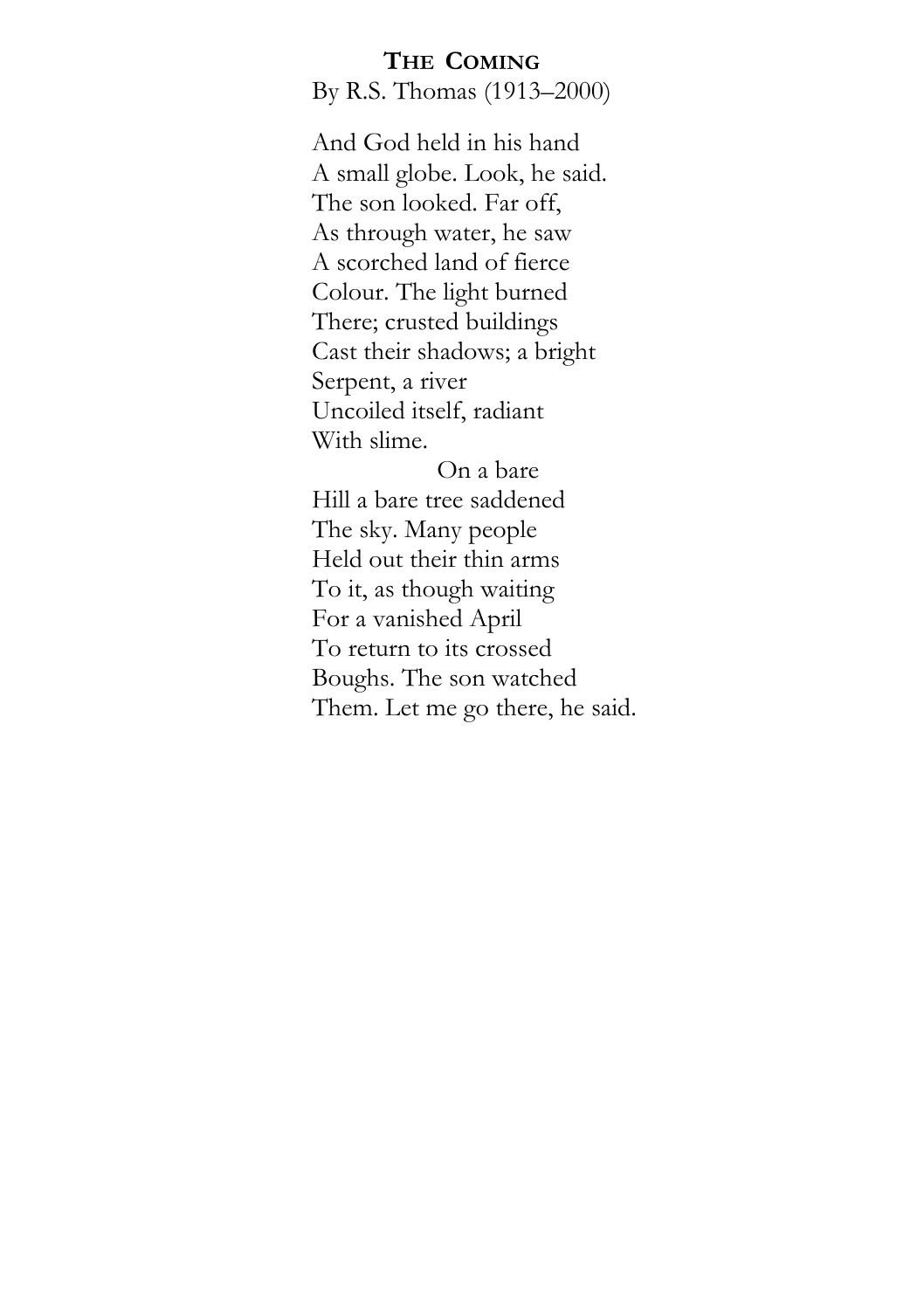#### ANTHEMS

#### **JESU, GRANT ME THIS, I PRAY**

Jesu, grant me this, I pray, Ever in thy heart to stay; Let me evermore abide Hidden in thy wounded side.

If the evil one prepare, Or the world, a tempting snare, I am safe when I abide In thy heart and wounded side.

If the flesh, more dangerous still, Tempt my soul to deeds of ill, Naught I fear when I abide In thy heart and wounded side.

Death will come one day to me; Jesu, cast me not from thee: Dying let me still abide In thy heart and wounded side. Amen.

Words *anonymous, 17th century* Music *Christopher Robinson (b. 1936)*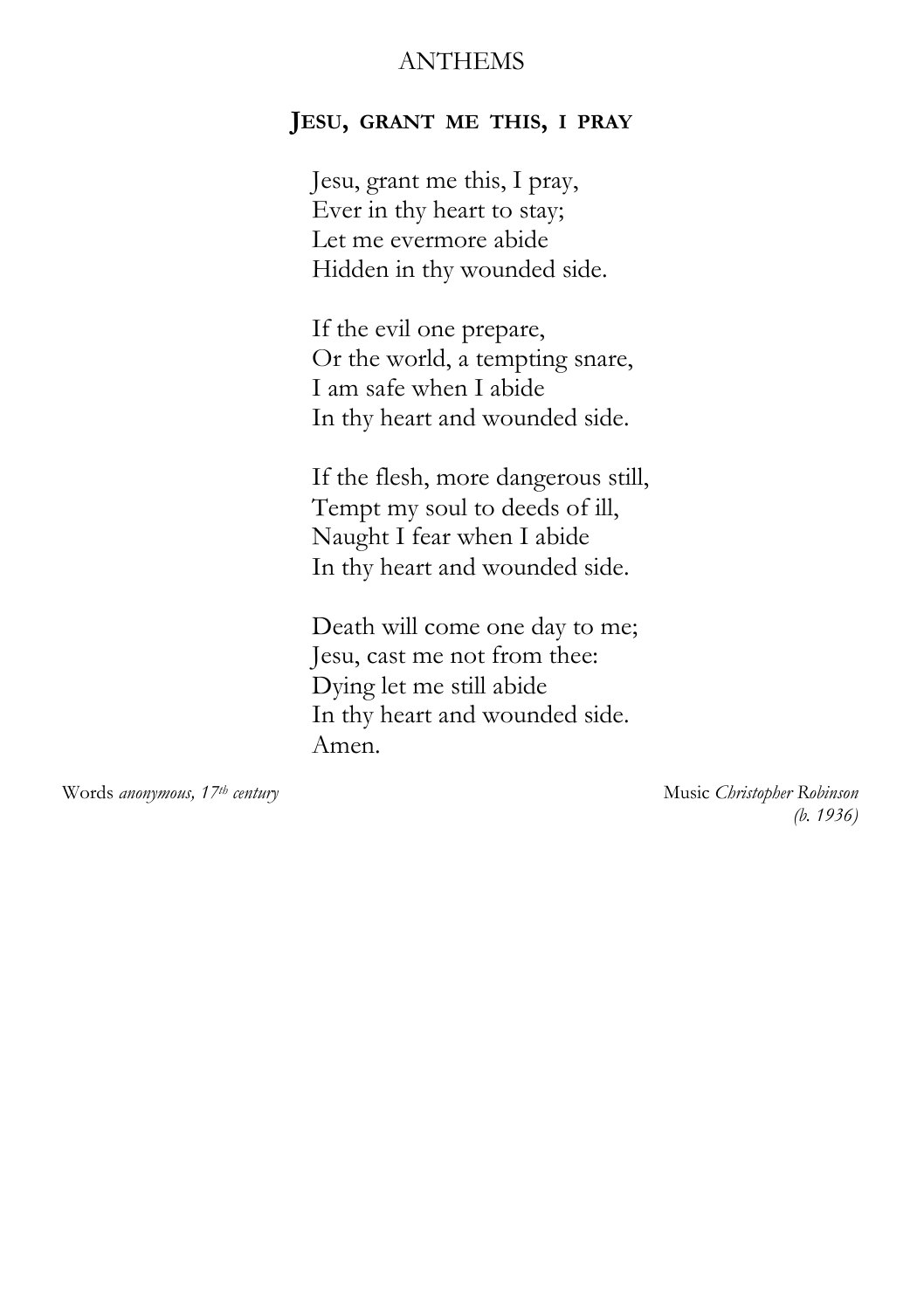#### **EX ORE INNOCENTIUM**

It is a thing most wonderful, Almost too wonderful to be, That God's own Son should come from heaven, And die to save a child like me. And yet I know that it is true: He chose a poor and humble lot, And wept, and toiled and mourned, and died, For love of those who loved him not. I sometimes think about the cross, And shut my eyes, And try to see the cruel nails and crown of thorns, And Jesus crucified for me. But even could I see him die, I should but see a little part Of that great love, which, like a fire, Is always burning in his heart. And yet I want to love thee, Lord; O light the flame within my heart, And I will love thee more and more, Until I see thee as thou art.

Words *William Walsham How* Music *John Ireland (1823–1897) (1879–1962)*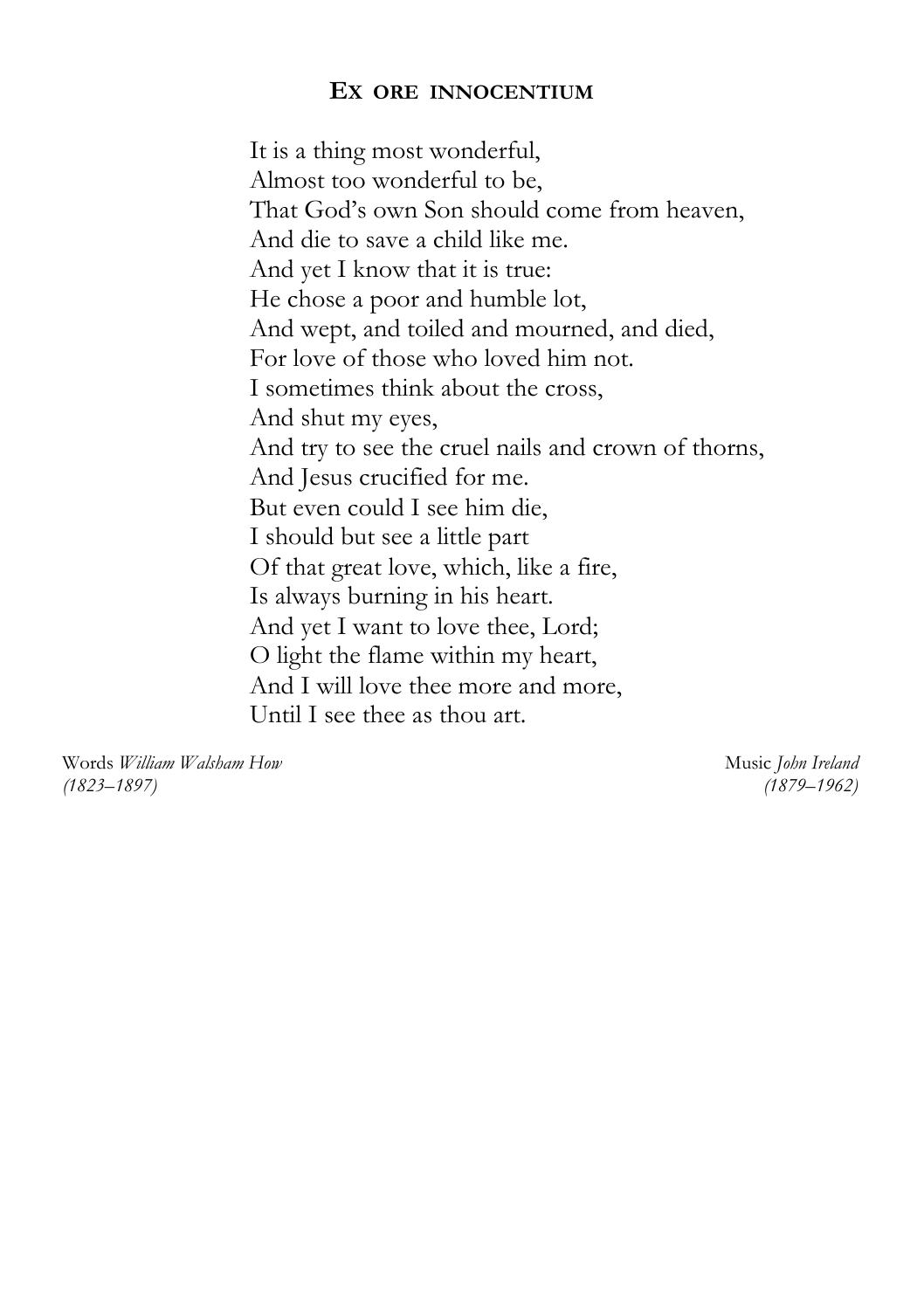#### GOSPEL *¶ Stand*

#### SAINT LUKE 22 verses 39–54

And Jesus came out, and went, as he was wont, to the mount of Olives; and his disciples also followed him. And when he was at the place, he said unto them, Pray that ye enter not into temptation. And he was withdrawn from them about a stone's cast, and kneeled down, and prayed, saying, Father, if thou be willing, remove this cup from me: nevertheless not my will, but thine, be done. And there appeared an angel unto him from heaven, strengthening him. And being in an agony he prayed more earnestly: and his sweat was as it were great drops of blood falling down to the ground. And when he rose up from prayer, and was come to his disciples, he found them sleeping for sorrow, and said unto them, Why sleep ye? Rise and pray, lest ye enter into temptation.

And while he yet spake, behold a multitude, and he that was called Judas, one of the twelve, went before them, and drew near unto Jesus to kiss him. But Jesus said unto him, Judas, betrayest thou the Son of man with a kiss? When they which were about him saw what would follow, they said unto him, Lord, shall we smite with the sword?

And one of them smote the servant of the high priest, and cut off his right ear. And Jesus answered and said, Suffer ye thus far. And he touched his ear, and healed him. Then Jesus said unto the chief priests, and captains of the temple, and the elders, which were come to him, Be ye come out, as against a thief, with swords and staves? When I was daily with you in the temple, ye stretched forth no hands against me: but this is your hour, and the power of darkness.

Then took they him, and led him, and brought him into the high priest's house.

#### **COLLECT**

Lord Jesus Christ, who in the Garden of Gethsemane didst pray with agony and bloody sweat that thy Father's will be done; grant that the same mind be formed also in us, that dying to sin and selfishness we may rise to life with thee: who now livest and reignest with the same Father and the Holy Ghost, one God, world without end. **Amen.**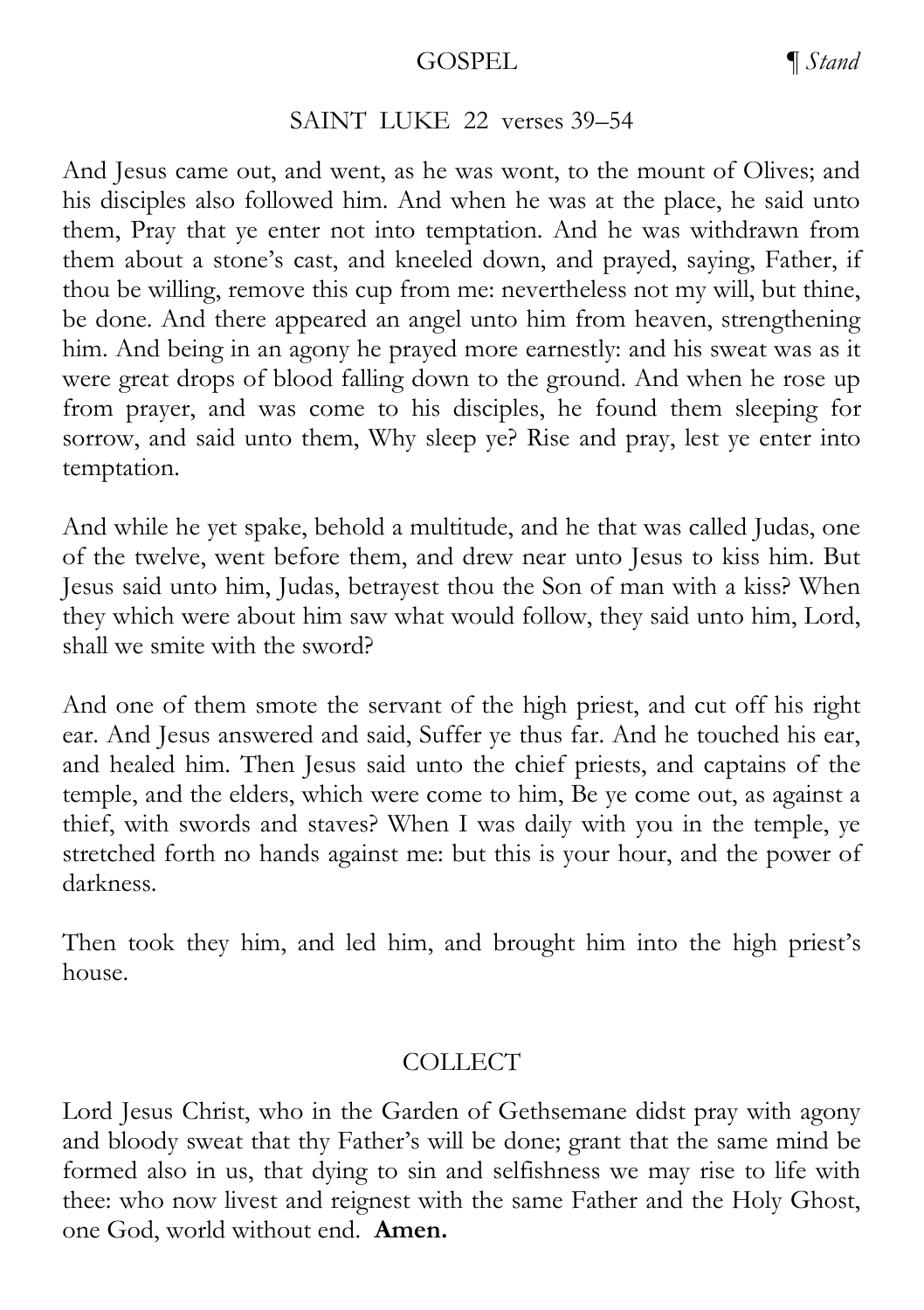#### MOTET ¶ *Sit*

#### **NE IRASCARIS**

Ne irascaris, Domine, satis et ne ultra memineris iniquitatis nostrae. Ecce, respice, populus tuus omnes nos. Civitas sancti tui facta est deserta. Sion deserta facta est, Jerusalem desolata est.

*Be not angry, O Lord, still, neither remember our iniquity for ever. Behold, see, we beseech thee, we are all thy people. Thy holy cities are a wilderness, Zion is a wilderness, Jerusalem a desolation.*

Words *Isaiah 64 vv. 9–10* Music *William Byrd*

 *(1543–1623)*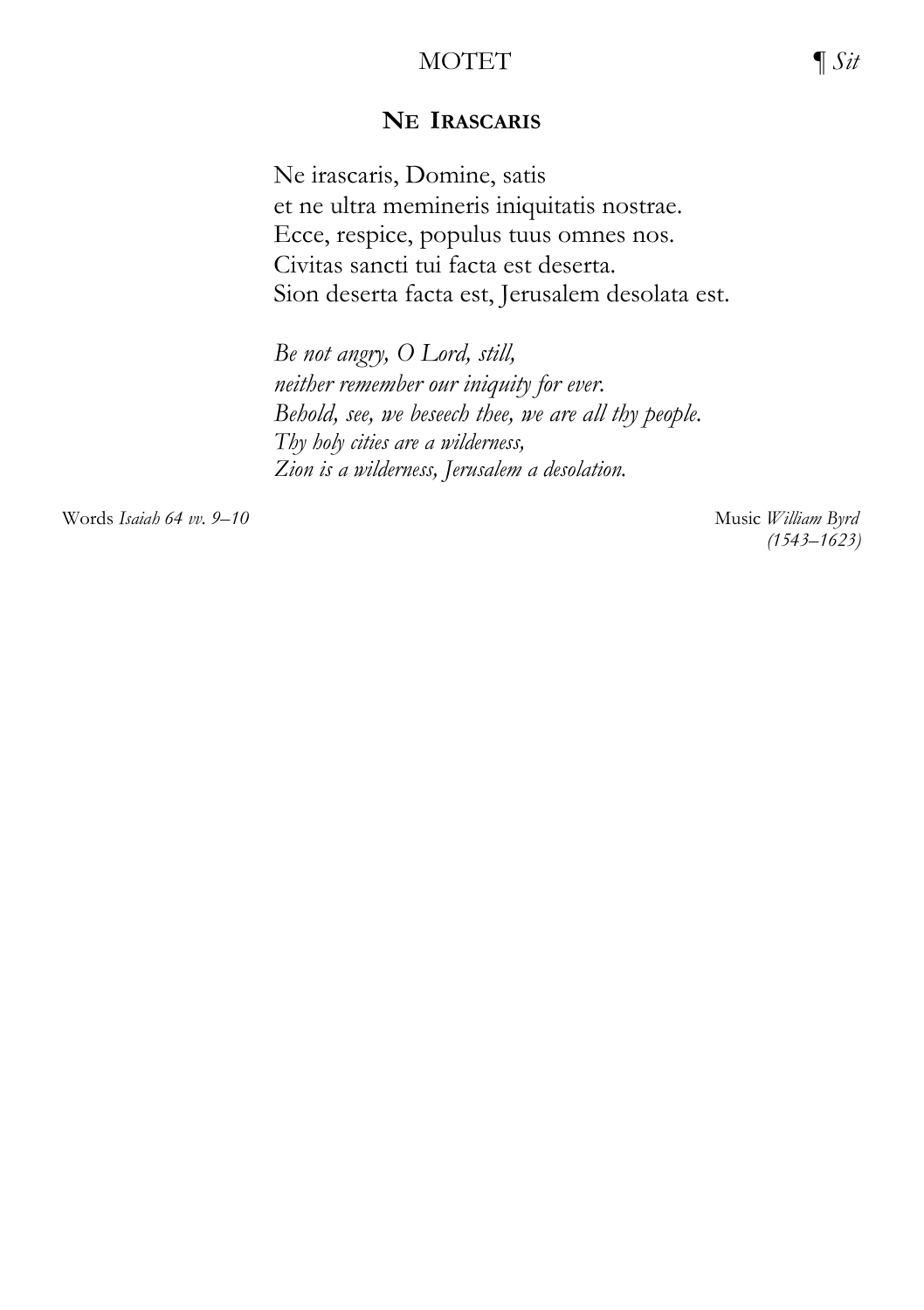#### HYMN ¶ *Stand*

1. My song is love unknown, My Saviour's love to me, Love to the loveless shown, That they might lovely be. O, who am I, That for my sake My Lord should take Frail flesh, and die?

2. He came from his blest throne, Salvation to bestow: But men made strange, and none The longed-for Christ would know. But O, my Friend, My Friend indeed, Who at my need His life did spend!

3. Sometimes they strew his way, And his sweet praises sing; Resounding all the day Hosannas to their King. Then 'Crucify!' Is all their breath, And for his death They thirst and cry.

4. They rise, and needs will have My dear Lord made away; A murderer they save, The Prince of Life they slay. Yet cheerful he To suffering goes, That he his foes From thence might free.

5. Here might I stay and sing, No story so divine; Never was love, dear King, Never was grief like thine! This is my Friend, In whose sweet praise I all my days Could gladly spend.

Words *Samuel Crossman* Tune LOVE UNKNOWN *(1624–1683) John Ireland (1879–1962)* Descant *Christopher Robinson (b. 1936)*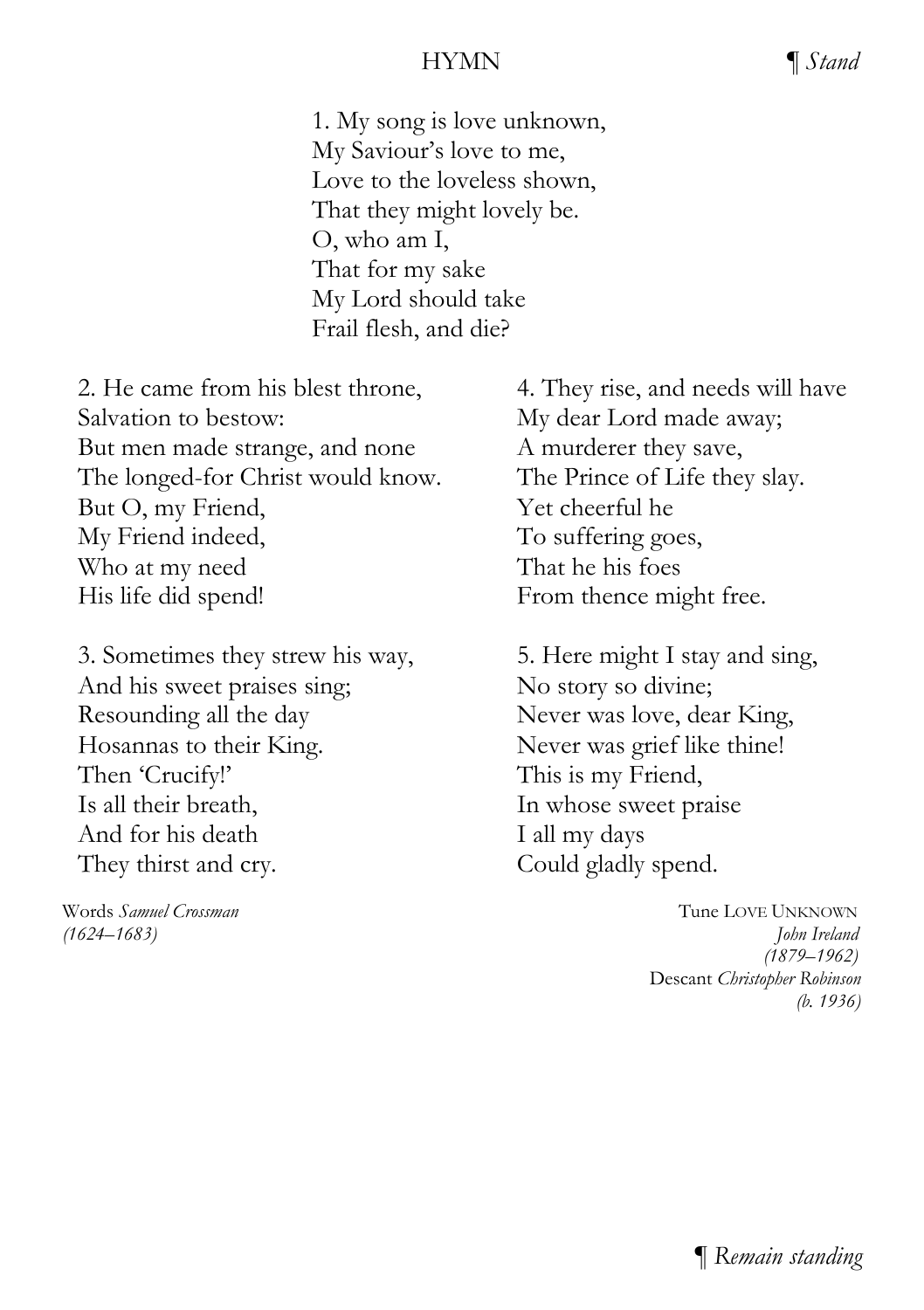#### II THE TRIAL

¶ *Remain standing*

#### **SENTENCE**

I gave my back to the smiters, and my cheeks to them that plucked off the hair: I hid not my face from shame and spitting.

*Minister* Give sentence with me, O God, and defend my cause against the ungodly people.

*Response* **O deliver me from the deceitful and wicked man.**

#### ANTIPHON

They delivered me into the hands of the ungodly and numbered me amongst the workers of wickedness. They have not spared my soul. Mighty men are gathered together as my enemies and giants have taken their stand against me. Foreigners have risen against me, and the mighty seek my life.

#### READINGS ¶ *Sit*

#### **PSALM 102 VV. 1–11**

(Translation taken from the New Jerusalem Bible)

Yahweh, hear my prayer, let my cry for help reach you.

Do not turn away your face from me when I am in trouble; bend down and listen to me, when I call, be quick to answer me!

For my days are vanishing like smoke, my bones burning like an oven;

like grass struck by blight, my heart is withering, I forget to eat my meals.

From the effort of voicing my groans my bones stick out through my skin.

I am like a desert-owl in the wastes, a screech-owl among ruins,

I keep vigil and moan like a lone bird on a roof.

All day long my enemies taunt me, those who once praised me now use me as a curse.

Ashes are the food that I eat, my drink is mingled with tears,

because of your fury and anger, since you have raised me up only to cast me away;

my days are like a fading shadow, I am withering up like grass.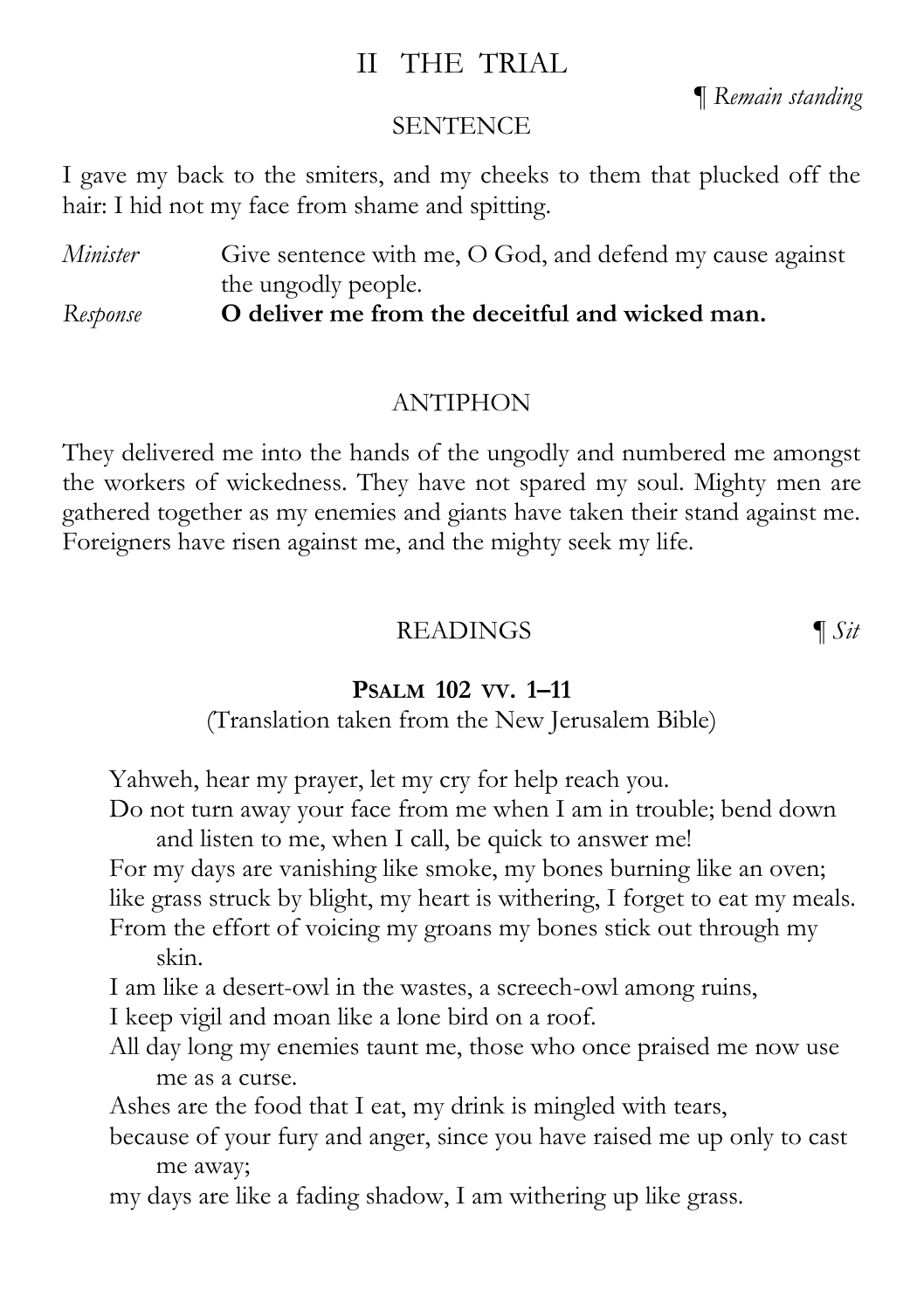#### **ROAD 1940**

By Sylvia Townsend Warner (1893–1978)

Why do I carry, she said, This child that is no child of mine? Through the heat of the day it did nothing but fidget and whine. Now it snuffles under the dew and the cold star-shine, And lies across my heart heavy as lead, Heavy as the dead.

Why did I lift it, she said, Out of its cradle in the wheel-tracks? On the dusty road burdens have melted like wax, Soldiers have thrown down their rifles, misers slipped their packs: Yes, and the woman who left it there has sped With a lighter tread.

Though I should save it, she said, What have I saved for the world's use? If it grow to hero it will die or let loose Death, or to hireling, nature already is too profuse Of such, who hope and are disinherited, Plough and are not fed.

But since I've carried it, she said, So far I might as well carry it still. If we ever should come to kindness someone will Pity me perhaps as the mother of a child so ill, Grant me even to lie down on a bed; Give me at least bread.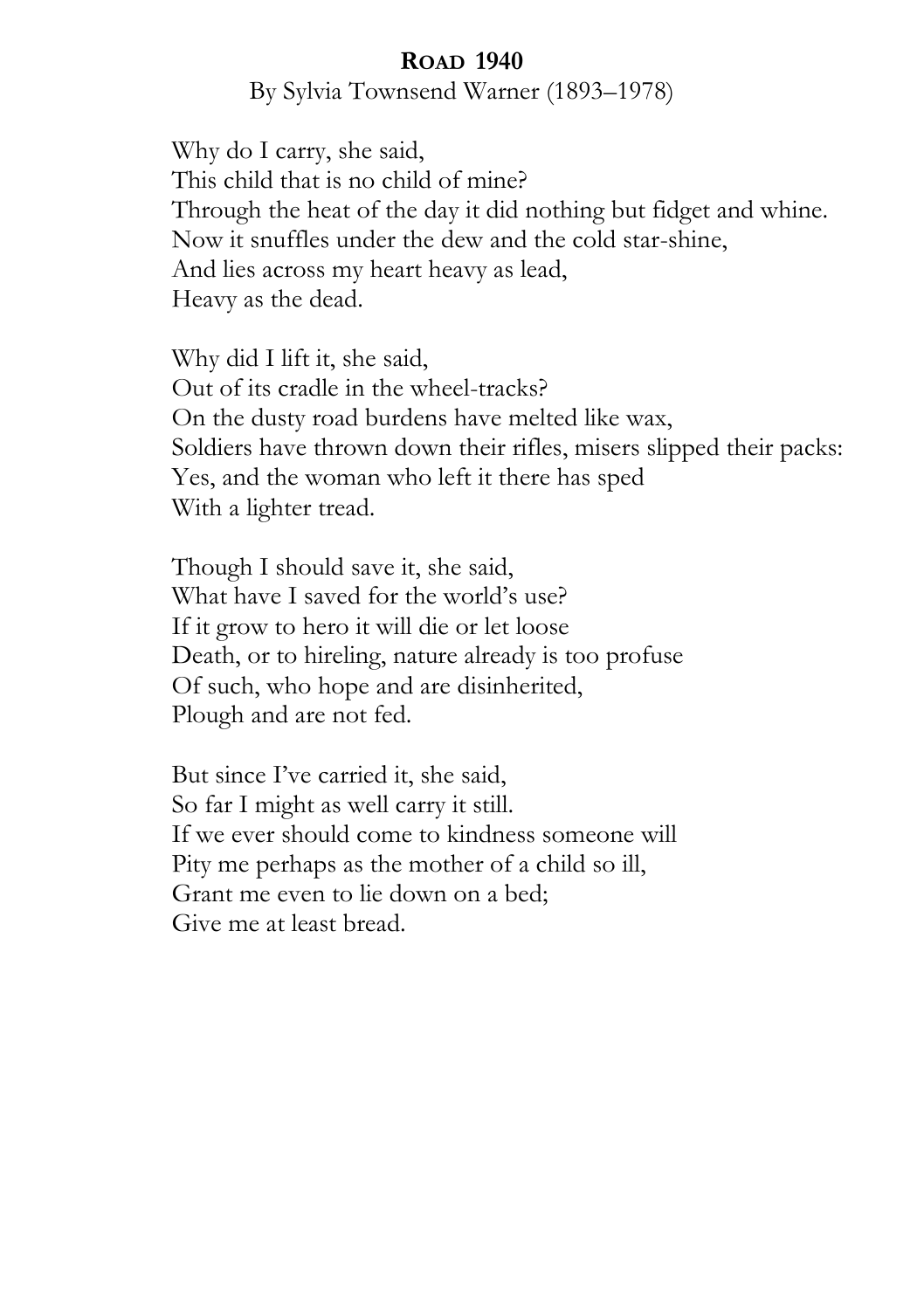#### ANTHEM

#### **GOD SO LOVED THE WORLD**

God so loved the world, that he gave his only begotten Son, that whoso believeth in him should not perish, but have everlasting life.

For God sent not his Son into the world to condemn the world; but that the world through him might be saved.

Words *John 3 vv. 16, 17* Music *John Stainer*

 *(1840–1901)* 

#### GOSPEL *¶ Stand*

#### SAINT MATTHEW 27 verses 11–26

And Jesus stood before the governor: and the governor asked him, saying, Art thou the King of the Jews? And Jesus said unto him, Thou sayest. And when he was accused of the chief priests and elders, he answered nothing. Then said Pilate unto him, Hearest thou not how many things they witness against thee? And he answered him to never a word; insomuch that the governor marvelled greatly. Now at that feast the governor was wont to release unto the people a prisoner, whom they would. And they had then a notable prisoner, called Barabbas. Therefore when they were gathered together, Pilate said unto them, Whom will ye that I release unto you? Barabbas, or Jesus which is called Christ? For he knew that for envy they had delivered him.

When he was set down on the judgment seat, his wife sent unto him, saying, Have thou nothing to do with that just man: for I have suffered many things this day in a dream because of him. But the chief priests and elders persuaded the multitude that they should ask Barabbas, and destroy Jesus. The governor answered and said unto them, Whether of the twain will ye that I release unto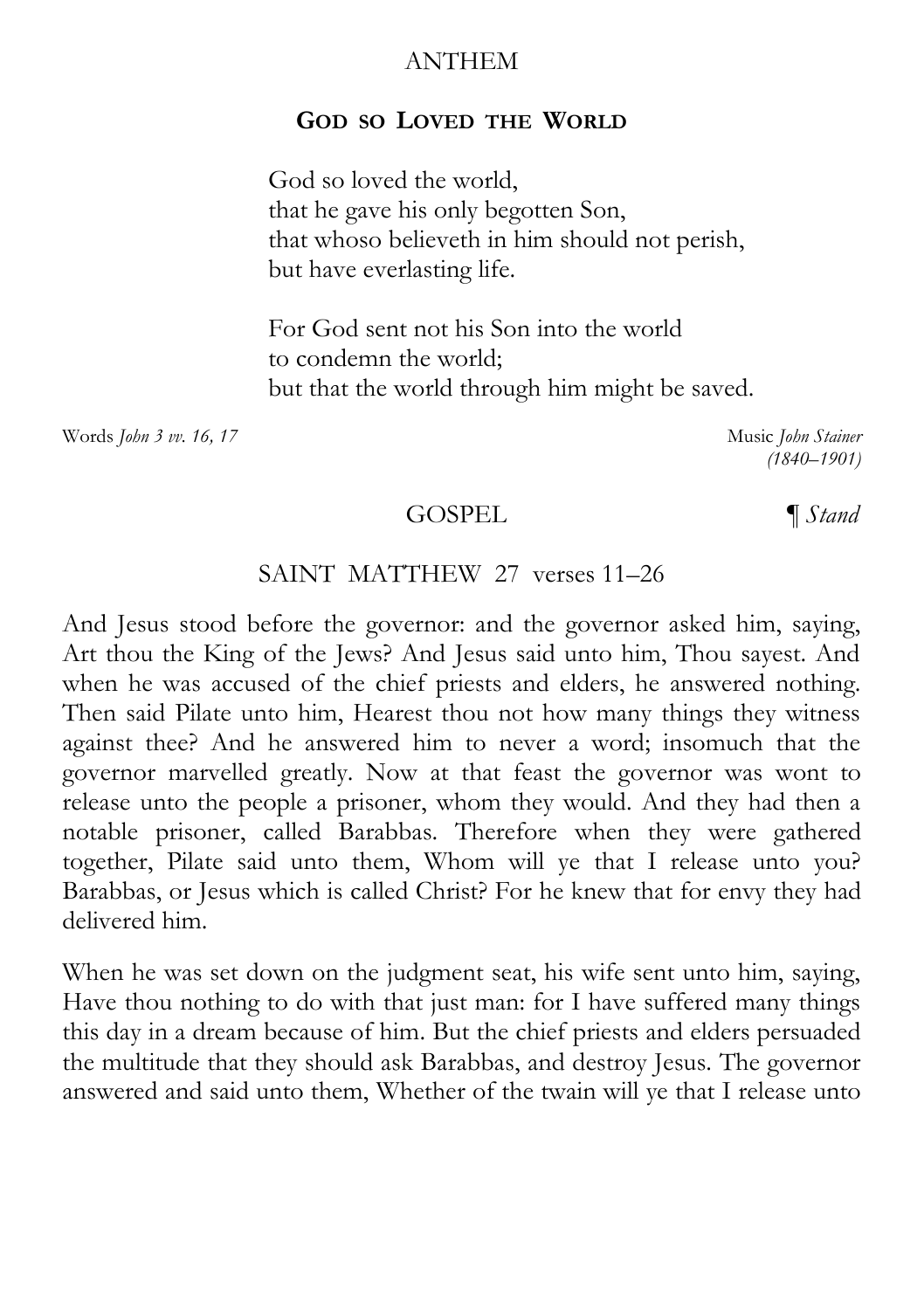you? They said, Barabbas. Pilate saith unto them, What shall I do then with Jesus which is called Christ? They all say unto him, Let him be crucified. And the governor said, Why, what evil hath he done? But they cried out the more, saying, Let him be crucified.

When Pilate saw that he could prevail nothing, but that rather a tumult was made, he took water, and washed his hands before the multitude, saying, I am innocent of the blood of this just person: see ye to it.

Then released he Barabbas unto them: and when he had scourged Jesus, he delivered him to be crucified.

#### COLLECT

Almighty and everlasting God, who, of thy tender love towards mankind, hast sent thy Son, our Saviour Jesus Christ, to take upon him our flesh, and to suffer death upon the cross, that all mankind should follow the example of his great humility: mercifully grant, that we may both follow the example of his patience, and also be made partakers of his resurrection; through the same Jesus Christ our Lord. **Amen.**

#### MOTET ¶ *Sit*

#### **O CRUX, AVE, SPES UNICA**

O Crux, ave, spes unica, O Redemptoris gloria, auge piis iustitiam, reisque dona veniam.

*Hail, O Cross, only hope, glory of the Redeemer; add to the holiness of the righteous, and grant forgiveness to the guilty.*

Words *Venantius Fortunatus* Music *Cristóbal de Morales (530–609) (c. 1500–1553)*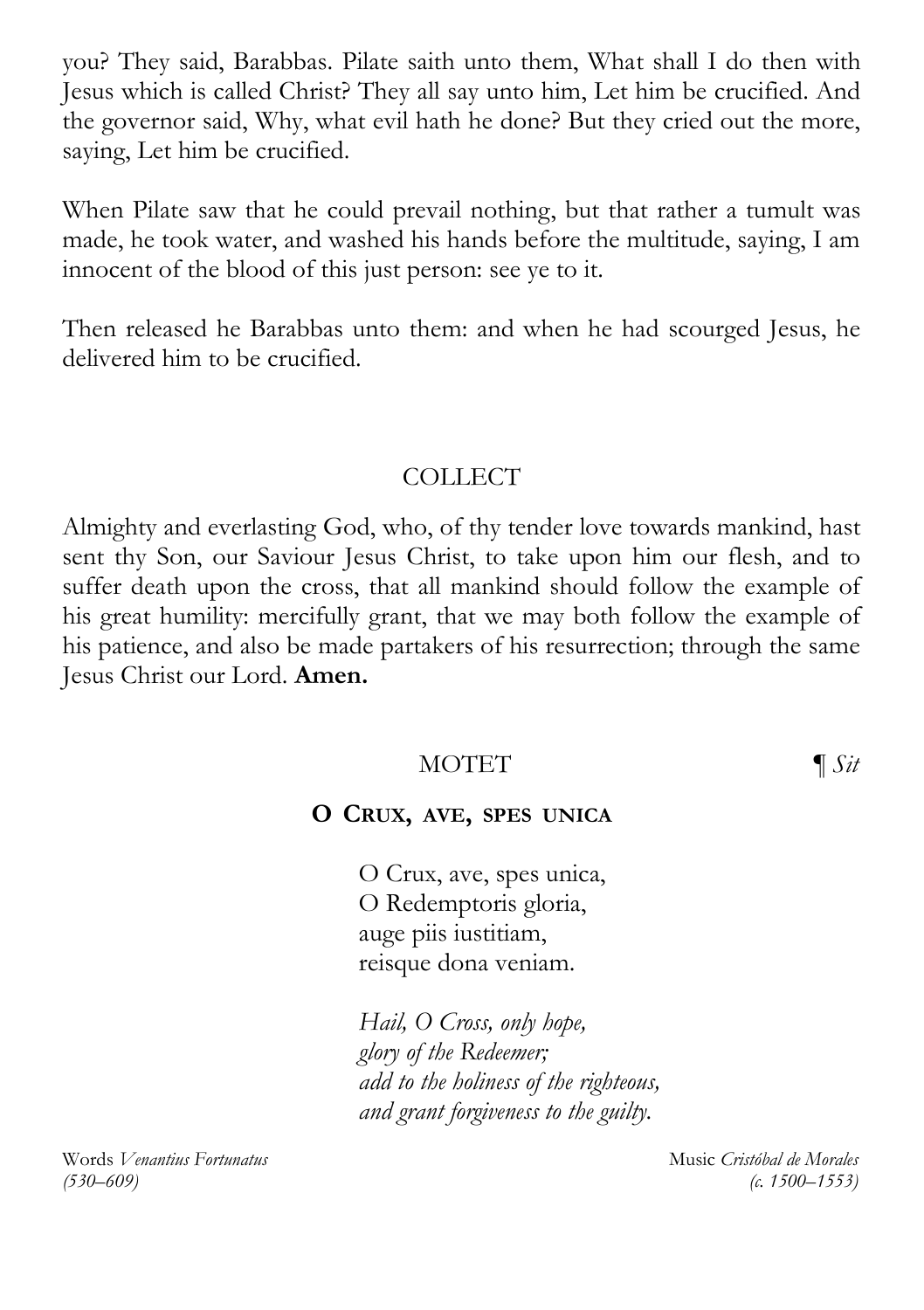#### HYMN ¶ *Stand*

When I survey the wondrous Cross, On which the Prince of glory died, My richest gain I count but loss, And pour contempt on all my pride.

Forbid it, Lord, that I should boast Save in the death of Christ my God; All the vain things that charm me most, I sacrifice them to his blood.

See from his head, his hands, his feet, Sorrow and love flow mingled down; Did e'er such love and sorrow meet, Or thorns compose so rich a crown?

His dying crimson like a robe, Spreads o'er his body on the Tree; Then am I dead to all the globe, And all the globe is dead to me.

Were the whole realm of nature mine, That were a present far too small; Love so amazing, so divine, Demands my soul, my life, my all.

Words *Isaac Watts* Tune ROCKINGHAM *(1674–1748) Edward Miller (1731–1807)* Descant *George Guest (1924–2002)*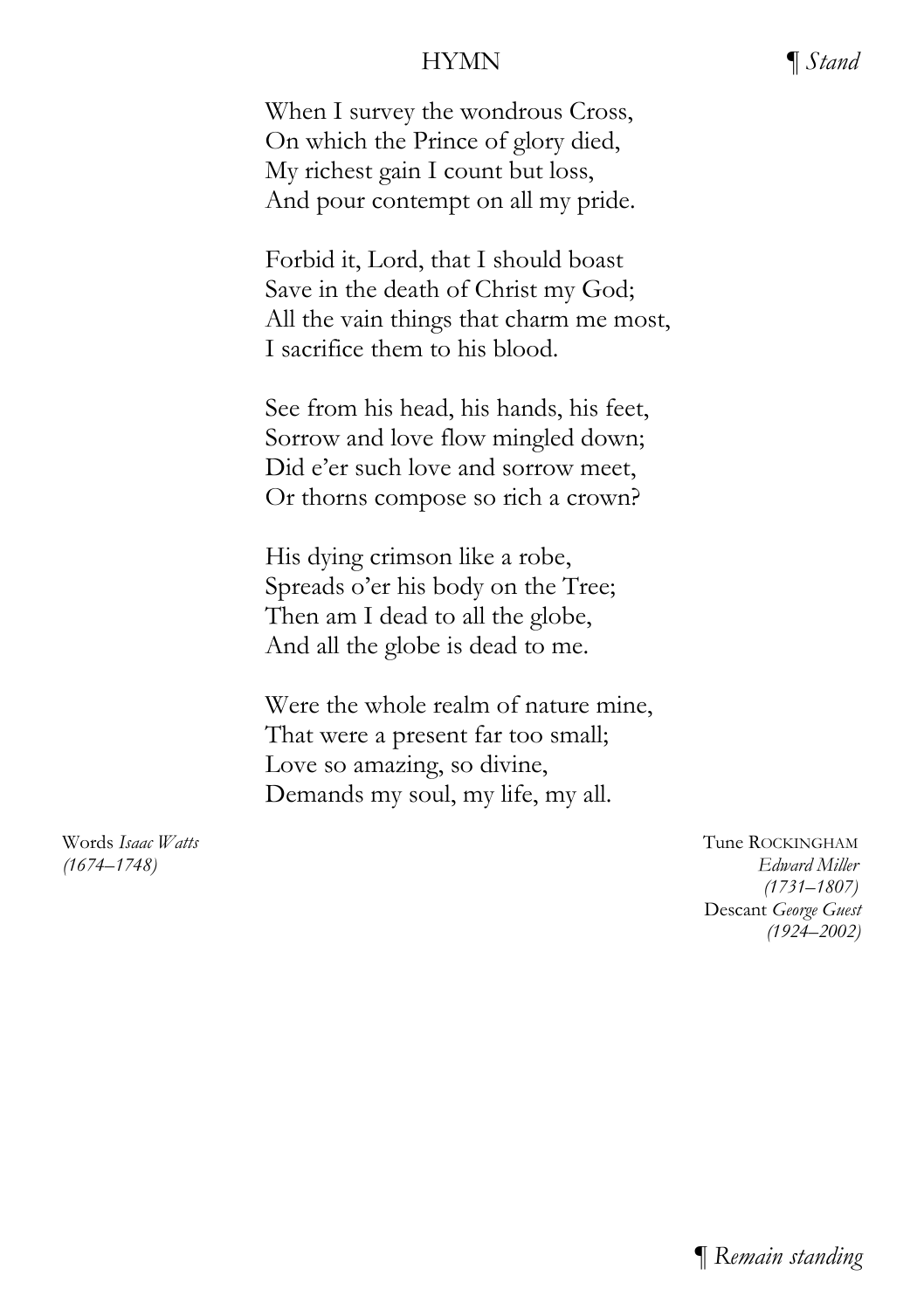#### III THE CRUCIFIXION

¶ *Remain standing*

#### **SENTENCE**

And being found in fashion as a man, he humbled himself, and became obedient unto death, even the death of the cross.

*Minister* My God, my God, look upon me. *Response* **Why hast thou forsaken me?**

#### **ANTIPHON**

What more could I have done that I have not done? I planted thee as my choicest vine but thou hast become exceeding bitter to me. When I was thirsty thou gavest me vinegar to drink and thou hast pierced with a spear the side of thy saviour.

#### READINGS ¶ *Sit*

**GOLGOTHA**

By John Heath-Stubbs (1918–2006)

In the middle of the world, in the centre Of the polluted heart of man, a midden; A stake stemmed in the rubbish.

From lipless jaws, Adam's skull Gasped up through the garbage: "I lie in the discarded dross of history, Ground down again to the red dust, The obliterated image. Create me."

From lips cracked with thirst, the voice That sounded once over the billows of chaos When the royal banners advanced, replied through the smother of dark: "All is accomplished, all is made new, and look – All things, once more, are good."

Then, with a loud cry, exhaled His spirit.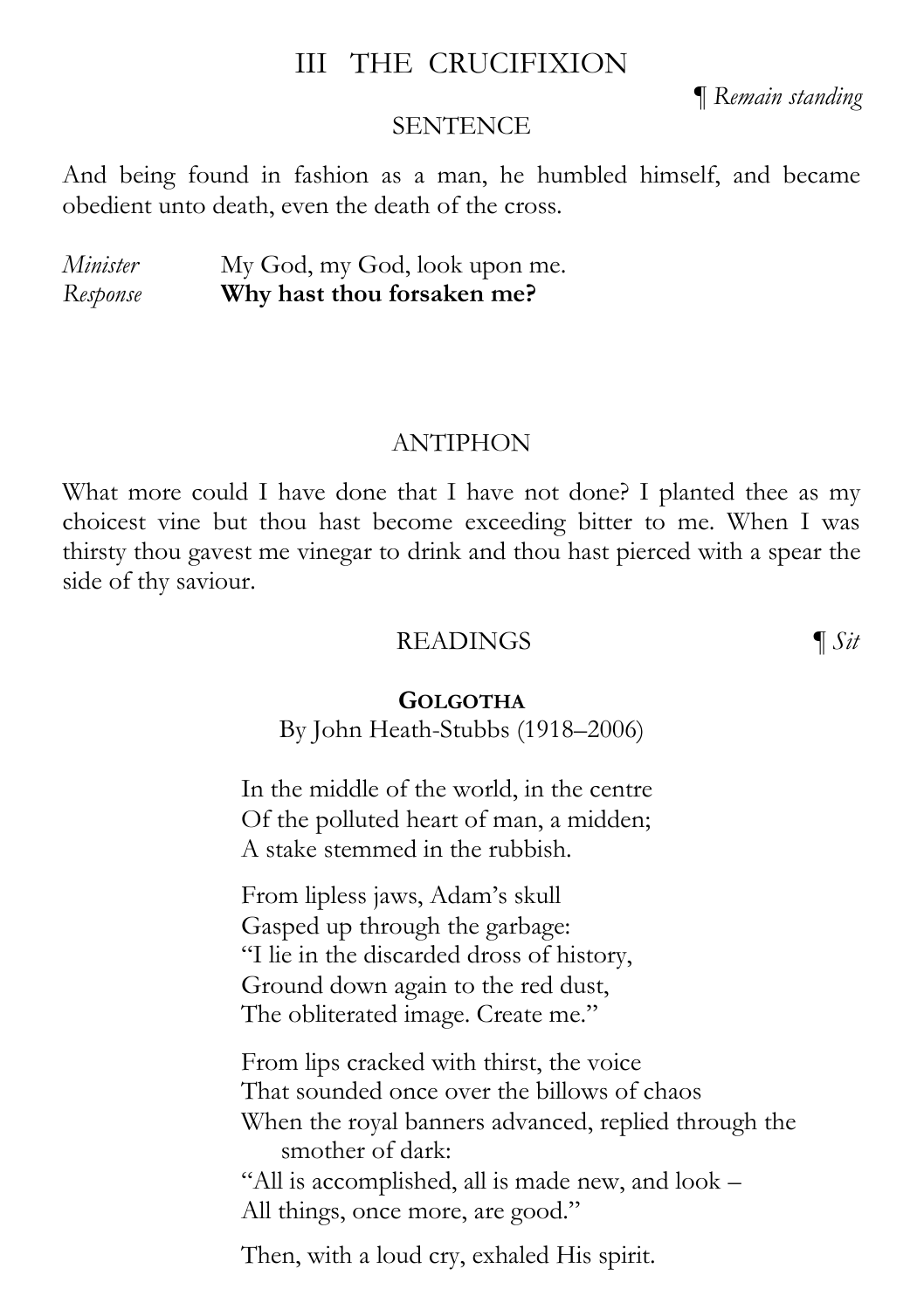#### **WHAT WE BEHOLD ON THE CROSS**

By Augustine of Hippo (354-430)

As they were looking on, so we too gaze on his wounds as he hangs. We see his blood as he dies. We see the price offered by the redeemer, touch the scars of his resurrection. He bows his head, as if to kiss you. His heart is made bare open, as it were, in love to you. His arms are extended that he may embrace you. His whole body is displayed for your redemption. Ponder how great these things are. Let all this be rightly weighed in your mind: as he was once fixed to the cross in every part of his body for you, so he may now be fixed in every part of your soul.

#### **MOTET**

#### **CHRISTUS FACTUS EST**

Christus factus est pro nobis obediens usque ad mortem, mortem autem crucis. Propter quod et Deus exaltavit illum et dedit illi nomen, quod est super omne nomen.

*Christ for us became obedient unto death, even the death of the cross. Wherefore God also has highly exalted him and given him the name which is above every name.*

Words *Philippians 2 vv. 8–9* Music *Anton Bruckner*

*(1824–1896)*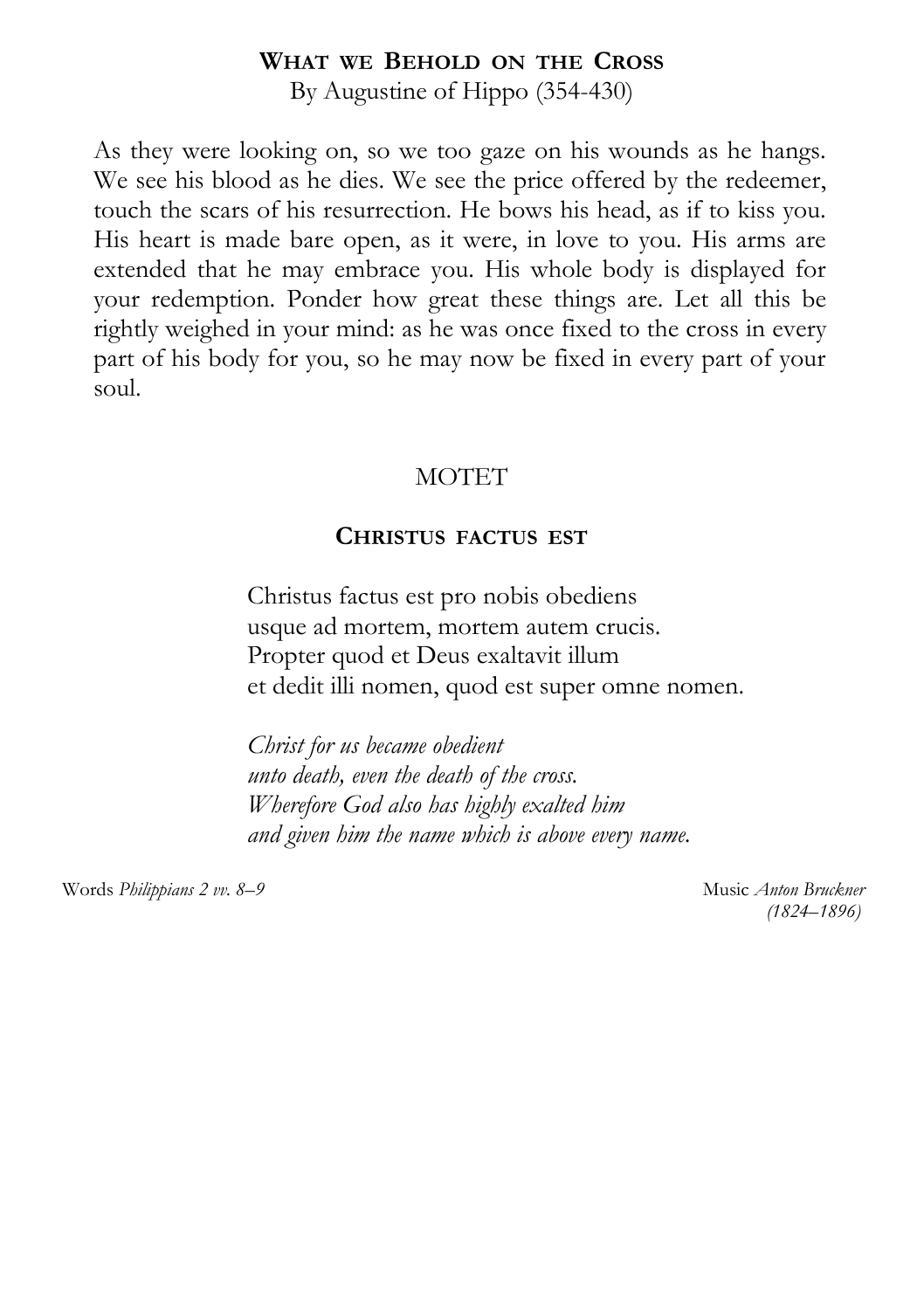#### GOSPEL *¶ Stand*

#### SAINT JOHN 19 verses 16–42

Then delivered he him therefore unto them to be crucified. And they took Jesus, and led him away. And he bearing his cross went forth into a place called the Place of a Skull, which is called in the Hebrew Golgotha: Where they crucified him, and two others with him, on either side one, and Jesus in the midst.

And Pilate wrote a title, and put it on the cross. And the writing was, JESUS OF NAZARETH THE KING OF THE JEWS. This title then read many of the Jews: for the place where Jesus was crucified was nigh to the city: and it was written in Hebrew, and Greek, and Latin. Then said the chief priests of the Jews to Pilate, Write not, The King of the Jews; but that he said, I am King of the Jews. Pilate answered, What I have written I have written.

Then the soldiers, when they had crucified Jesus, took his garments, and made four parts, to every soldier a part; and also his coat: now the coat was without seam, woven from the top throughout. They said therefore among themselves, Let us not rend it, but cast lots for it, whose it shall be: that the scripture might be fulfilled, which saith, They parted my raiment among them, and for my vesture they did cast lots. These things therefore the soldiers did.

Now there stood by the cross of Jesus his mother, and his mother's sister, Mary the wife of Cleophas, and Mary Magdalene. When Jesus therefore saw his mother, and the disciple standing by, whom he loved, he saith unto his mother, Woman, behold thy son! Then saith he to the disciple, Behold thy mother! And from that hour that disciple took her unto his own home.

After this, Jesus knowing that all things were now accomplished, that the scripture might be fulfilled, saith, I thirst. Now there was set a vessel full of vinegar: and they filled a sponge with vinegar, and put it upon hyssop, and put it to his mouth. When Jesus therefore had received the vinegar, he said, It is finished: and he bowed his head, and gave up the ghost.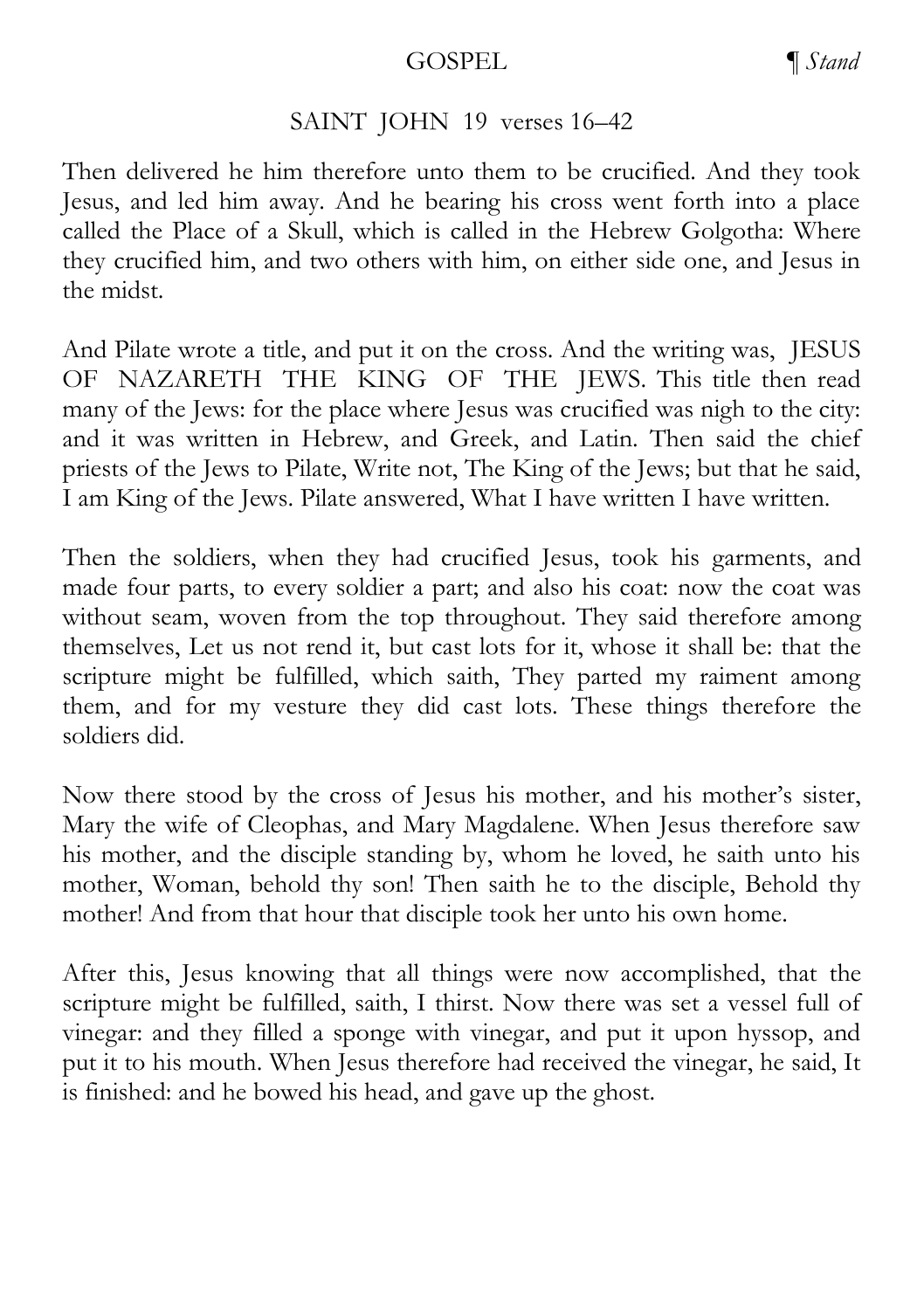The Jews therefore, because it was the Preparation, that the bodies should not remain upon the cross on the Sabbath Day (for that Sabbath Day was an high day), besought Pilate that their legs might be broken, and that they might be taken away. Then came the soldiers, and brake the legs of the first, and of the other which was crucified with him. But when they came to Jesus, and saw that he was dead already, they brake not his legs.

But one of the soldiers with a spear pierced his side, and forthwith came there out blood and water. And he that saw it bare record, and his record is true: and he knoweth that he saith true, that ye might believe. For these things were done, that the scripture should be fulfilled, A bone of him shall not be broken. And again another scripture saith, They shall look on him whom they pierced.

And after this Joseph of Arimathaea, being a disciple of Jesus, but secretly for fear of the Jews, besought Pilate that he might take away the body of Jesus: and Pilate gave him leave. He came therefore, and took the body of Jesus. And there came also Nicodemus, which at the first came to Jesus by night, and brought a mixture of myrrh and aloes, about an hundred pound weight. Then took they the body of Jesus, and wound it in linen clothes with the spices, as the manner of the Jews is to bury. Now in the place where he was crucified there was a garden; and in the garden a new sepulchre, wherein was never man yet laid. There laid they Jesus therefore because of the Jews' preparation day; for the sepulchre was nigh at hand.

#### **COLLECT**

Almighty God, we beseech thee graciously to behold this thy family, for which our Lord Jesus Christ was contented to be betrayed, and given up into the hands of wicked men, and to suffer death upon the cross, who now liveth and reigneth with thee and the Holy Ghost, ever one God, world without end. **Amen.**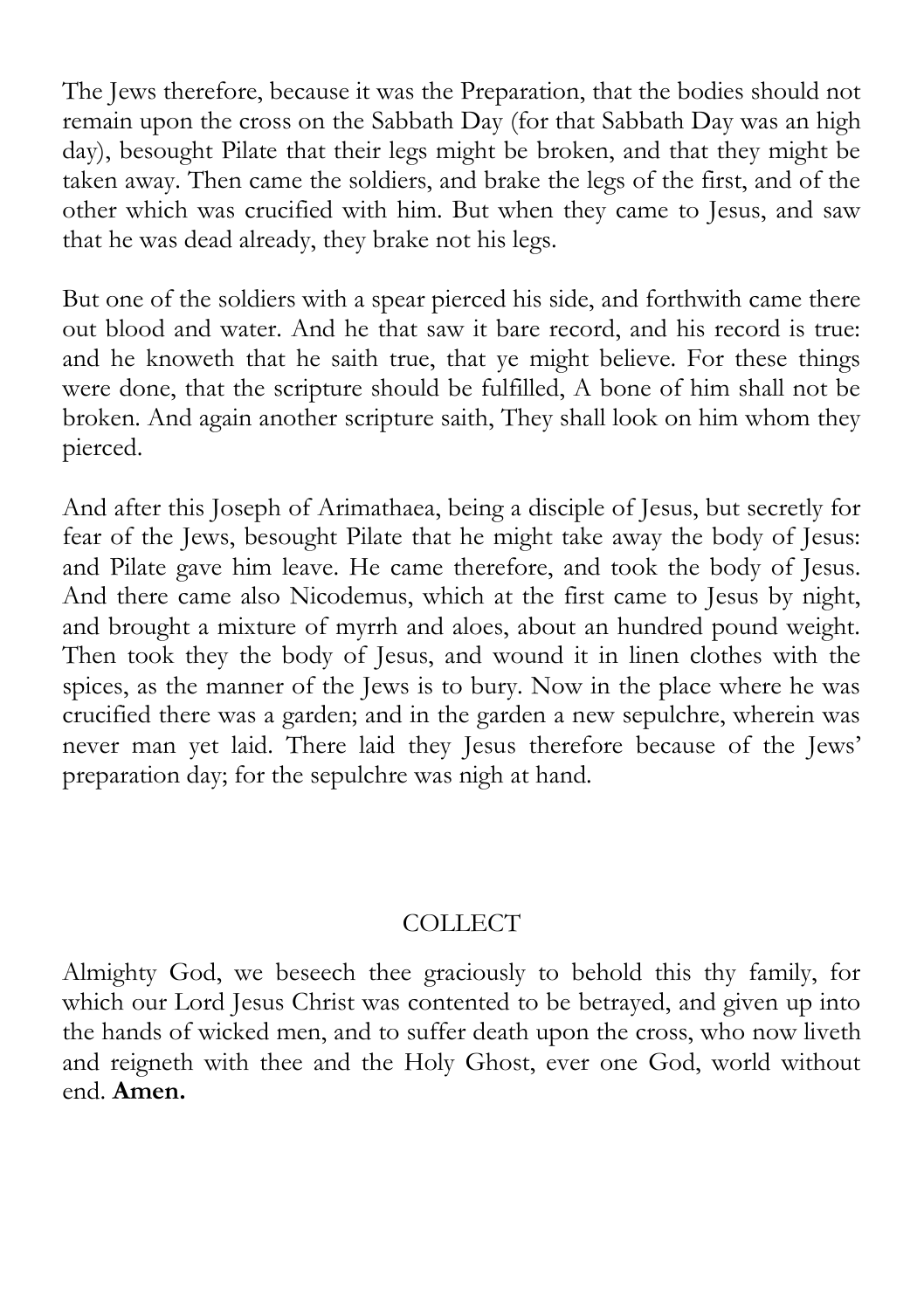#### MOTET ¶ *Sit*

#### **CRUCIFIXUS**

Crucifixus etiam pro nobis sub Pontio Pilato passus et sepultus est.

*He was crucified also for us, under Pontius Pilate he suffered and was buried.*

Words *from the Nicene Creed* Music *Antonio Lotti* Music *Antonio Lotti* 

*(c.1667–1740)*

#### GOSPEL **q** *Stand*

#### SAINT MARK 16 verses 1–8

And when the Sabbath was past, Mary Magdalene, and Mary the mother of James, and Salome, had bought sweet spices, that they might come and anoint him. And very early in the morning the first day of the week, they came unto the sepulchre at the rising of the sun. And they said among themselves, Who shall roll us away the stone from the door of the sepulchre? And when they looked, they saw that the stone was rolled away: for it was very great. And entering into the sepulchre, they saw a young man sitting on the right side, clothed in a long white garment; and they were affrighted. And he saith unto them, Be not affrighted: Ye seek Jesus of Nazareth, which was crucified: he is risen; he is not here: behold the place where they laid him. But go your way, tell his disciples and Peter that he goeth before you into Galilee: there shall ye see him, as he said unto you. And they went out quickly, and fled from the sepulchre; for they trembled and were amazed: neither said they any thing to any man; for they were afraid.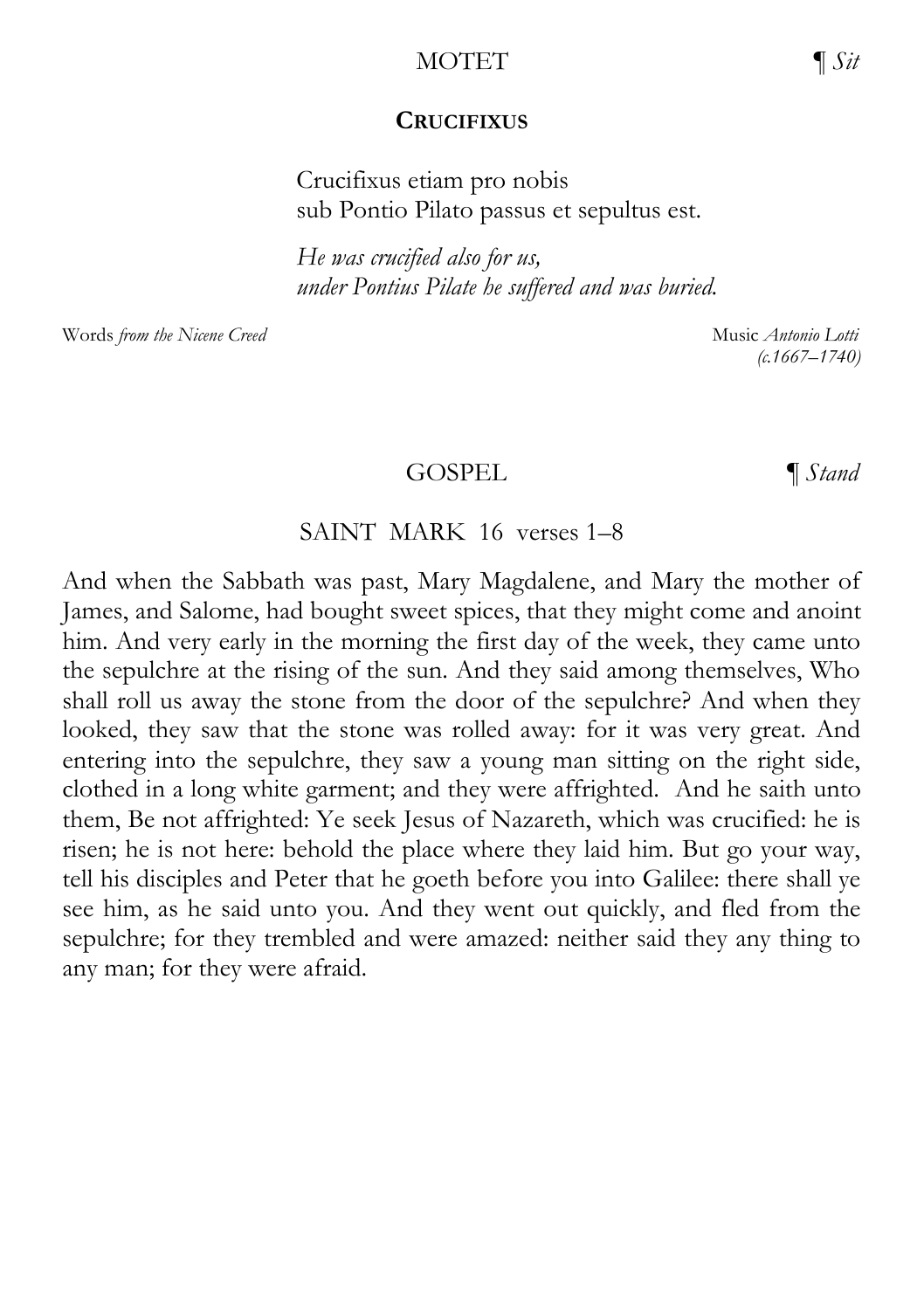#### COLLECT FOR EASTER EVEN

Grant, O Lord, that as we are baptised into the death of thy blessed Son, our Saviour Jesus Christ, so by continual mortifying our corrupt affections we may be buried with him; and that through the grave, and gate of death, we may pass to our joyful resurrection; for his merits, who died, and was buried, and rose again for us, thy Son Jesus Christ, our Lord. **Amen.**

#### ORGAN MUSIC AFTER THE SERVICE Played by Glen Dempsey

O Mensch, bewein dein Sünde groß (BWV 622)

*Johann Sebastian Bach (1685–1750)*